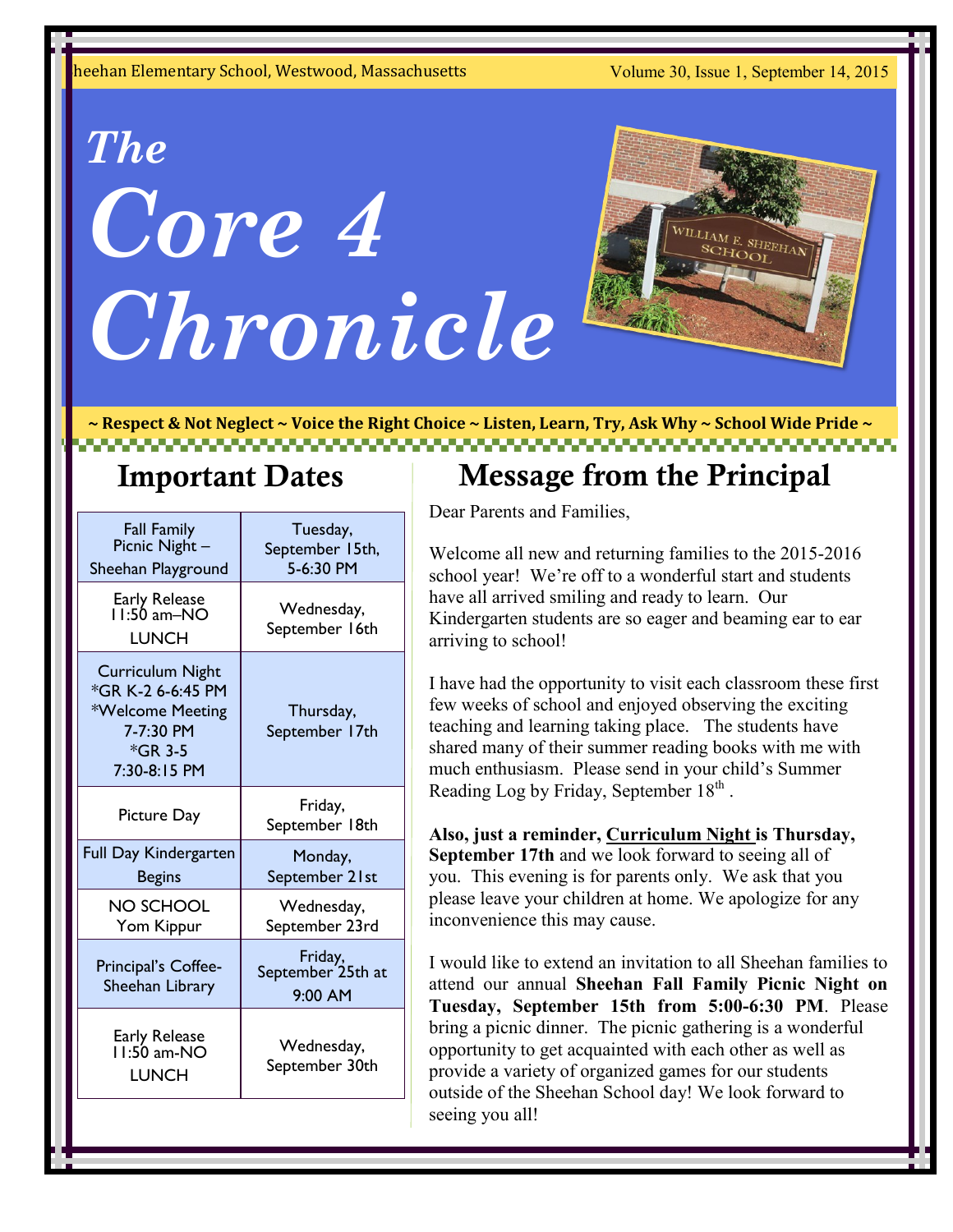### Principal's Message

#### **Pledge Leaders**

*We have started a new tradition of inviting Fifth Grade students to serve as Pledge Leaders every morning. The Pledge Leaders will be invited to help lead the students in the Pledge of Allegience following the 8:50 AM school bell. It is important for all students to make an effort to arrive to school on time to start their day honoring our country!*

I would like to welcome some new and talented members to the Sheehan Staff!

Mrs. Lisa Fiore—Literacy Specialist Mrs. Eve Berne—Speech Specialist Mrs. Annie Chisholm—Kindergarten Assistant Mrs. Katy Brooks — Cafeteria Monitor Ms. Christa DeMovellan — Lesley University Intern

We had our first practice Fire Drill last week and we're happy to share that the Westwood Fire Department complimented Sheehan students on their exemplary behavior!

In the weeks ahead the faculty and I will share our goals for this year and the way you can support your child from home. The success of each student is only possible in partnership with you. We look forward to working together to provide the highest quality education in a supportive and respectful environment for each and every child at Sheehan School.

Please note that in the weeks ahead, we hope to be utilizing our new [website](http://www.westwood.k12.ma.us/sheehan-school/) much more. All of the important dates, forms, and information coming from the Sheehan School will be listed on our main page. We are all very excited and as you will see, it is extremely easy to navigate! At this point in time, we are still writing our *Core 4 Chronicle.*

Sincerely,

Mrs. Evans